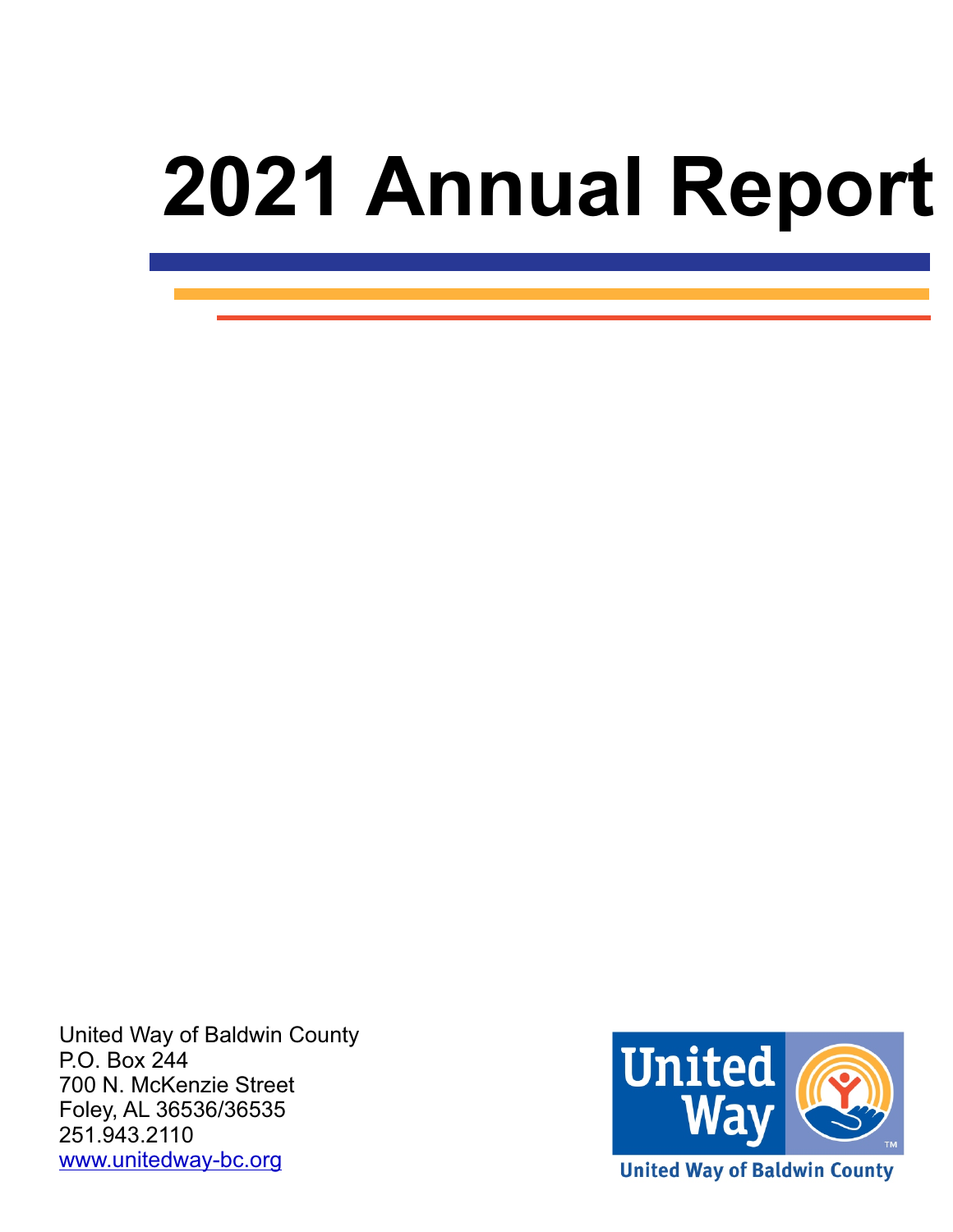#### **2021 Board of Directors**

#### **Clair Dorough**

**Chair** City of Bay Minette **Angela Byrnes** Vice-Chair Riviera Utilities **Vickie Langham**  Secretary/Treasurer Collins Aerospace **Patrice Davis** Past-Chair Baldwin Co. Board of Education

#### **Vinson Bradley**

Coastal Alabama Community College **Grant Brown** City of Gulf Shores **Jill Bryars** Regions Bank **Colby Cooper** Hix Snedeker **Bennie Dalzell** Publix Supermarkets **Char Haber** Wolf Bay Lodge **Travis Langen** Center for Ecotourism & Sustainability **Linda Mong BancorpSouth Grayson Moore** Baldwin Mutual Insurance **Russ Reynolds** Coastal Alabama Community College **Margaret Roley** South Baldwin Regional Medical Center **Rebecca Shobe** Baldwin EMC **Marcia Stabler** The First **Tripp Ward** Alabama Power

#### **Mission Statement**

The United Way of Baldwin County's collaborative effort with health and human service agencies works to build, grow and enhance the well-being of citizens in Baldwin County.

#### **Vision Statement**

The United Way of Baldwin County is a network of organizations that brings people together to tackle community issues. Our goal is to create lasting change by addressing the underlying causes to problems in the areas of health, education and financial stability. This is accomplished through a collaborative effort with our community partners and programs designed to address the needs of Baldwin County citizens.

#### **Staff**

**Marina Simpson**, Executive Director **Lana Mummah**, Finance and Program Director

#### **Financial Summary**

| Total Income:<br><b>Total Hurricane Sally Rebuild:</b> | \$1,160,693.91<br>\$336,986.72 |
|--------------------------------------------------------|--------------------------------|
| <b>Total Agency Allocation:</b>                        | \$503,899                      |
| <b>Total Scholarships:</b>                             | \$3,750                        |
| <b>Total Designations:</b>                             | \$8,796.67                     |
| <b>Total UWBC Programs</b>                             | \$53,049.96                    |
| <b>Total Agency Grants</b>                             | \$5,000                        |
| <b>Total Program Expense</b>                           | \$152,132.16                   |
|                                                        |                                |

#### **2021-2022 Youth Board**

**Eloise Arthur,** Elberta High School **Andrew Beasley,** Spanish Fort High School **Ashton Donald,** Daphne High School **Janie Ellis,** Spanish Fort High School **Ethan Ferguson,** Spanish Fort High School **Amberleigh Gibbs,** Robertsdale High School **Yasmin Harmon,** Fairhope High School **Leonard Hawkins,** Fairhope High School **Charlie Hollis,** Gulf Shores High School **Sophie Jernigan**, Daphne High School **Emma Johnson,** Baldwin County High School **Kayden Lightkep,** Elberta High School **Andrew Magee**, Daphne High School **Johanna Mondragon-Olvera,** Fairhope High School **Kendall Sampson,** Daphne High School **Ben VanderHeyden,** Bayside Academy **Harper Walker,** Spanish Fort High School **Paulette Wallace,** Foley High School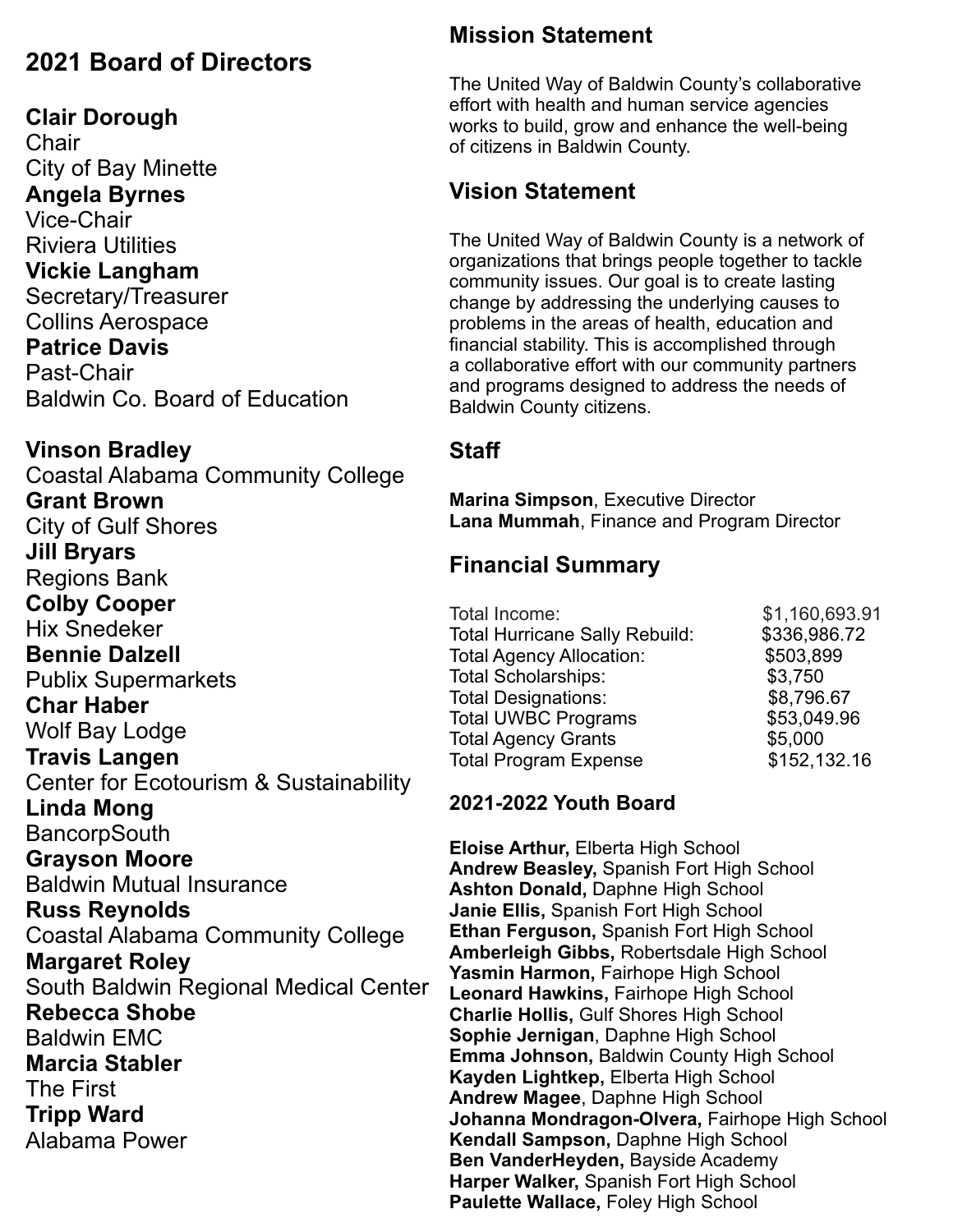#### **Community Partners**

Alabama Sheriff's Boys Ranch American Red Cross Association for Retarded Citizens Baldwin County Education Coalition Baldwin Youth Services Big Brothers Big Sisters of South Alabama Boy Scouts, Mobile Area Council CARE House Catholic Social Services Christian Service Center Drug Education Council Ecumenical Ministries Fairhope Point Clear Rotary Youth Club Family Promise Feeding the Gulf Coast Girl Scouts, Southern Alabama Goodwill of the Gulf Coast Home of Grace for Women Jennifer Claire Moore Foundation Light of the City Ruff Wilson Youth Club South Alabama Lawyers Program South Baldwin Literacy Council The Bridge The Lighthouse The Cindy Haber Center The Family Center The Shoulder Under His Wings YMCA of South Alabama

#### **United Medical Partnership For Children (UMPC)**



Children with no insurance are less likely to receive proper medical care which often leads to excessive

absences from school. The UMPC was formed more than 20 years ago and is a unique program provided by UWBC that enables under-insured and un-insured children in Baldwin County public schools to receive proper medical care. By keeping children healthy, we keep children in the classroom and on a pathway towards success.

#### **First Steps**

First Steps First Steps is a UWBC program that partners with local **Formula** pediatrician offices to promote early literacy and healthy eating. This is accomplished by putting age appropriate books in the hands of children at every well visit from ages 6 months to 5 years old. In addition to books, each child receives a pre-school sized portion plate and activity book that promotes healthy eating at their 18 month check up. This program provides the ability to introduce the first steps of literacy and healthy eating to a child from their first steps in life.

#### **Summer Reading**

In an effort to bridge the literacy gap in summer months, UWBC brings summer reading programs to children in youth clubs across the county. We do this by providing high quality hard back books that children read at summer camp and then take home to keep. Teachers work with each student with an approved curriculum to ensure reading comprehension.

#### **2-1-1**



Created in 2007, United Way 2-1-1 has been the nation's Get Connected. Get Answers. premier referral source for those seeking health and

human services information. A trained specialist is on hand 24 hours a day to provide confidential referrals for community services to individuals in need of assistance.